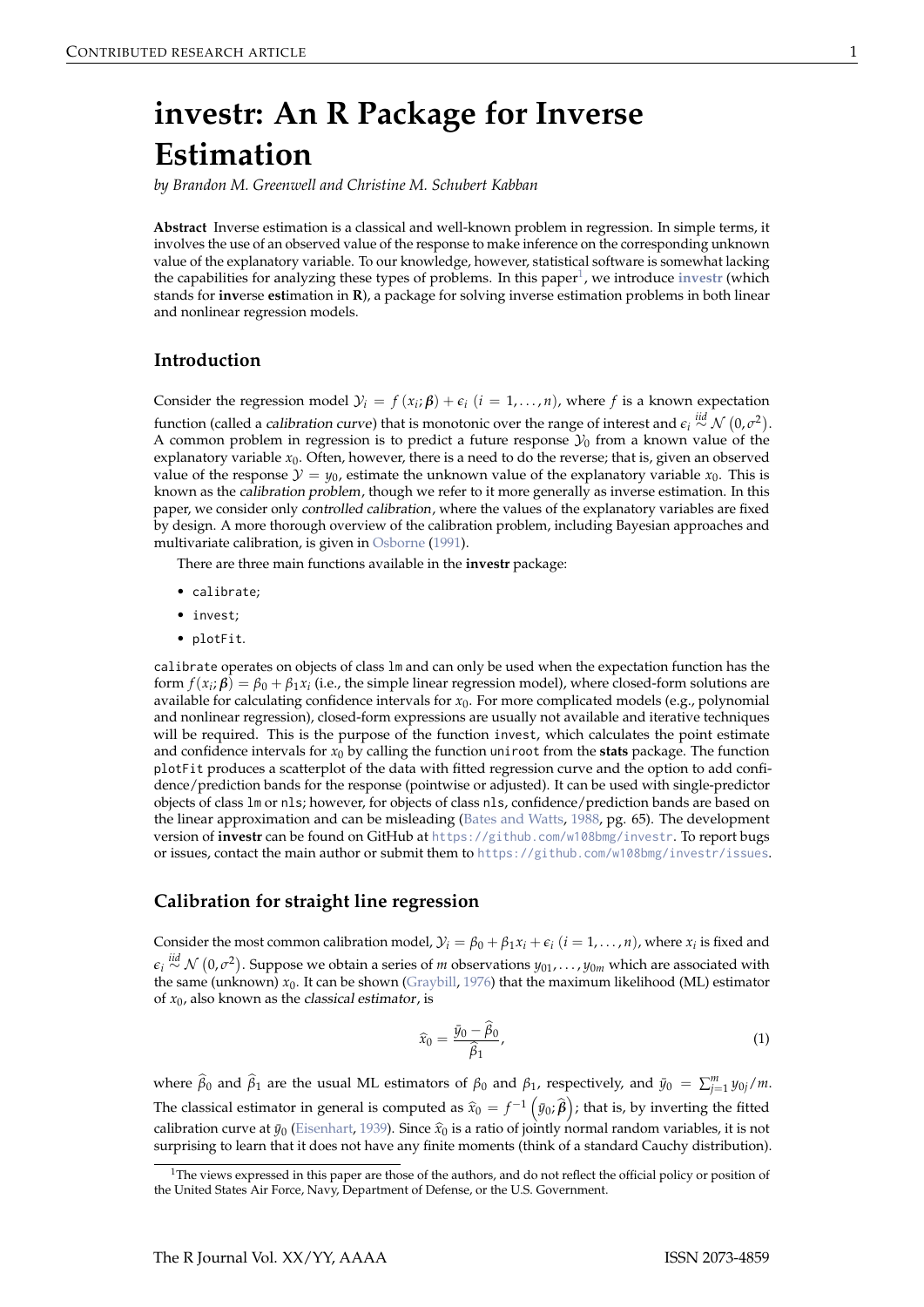<span id="page-1-1"></span>The sampling distribution of  $\hat{x}_0$  is complicated, but fortunately, not required for setting an exact  $100(1 - \alpha)$ % confidence interval on  $x_0$ . This is discussed in the next section.

#### **Inversion interval**

It can be shown (see, for example, [Draper and Smith](#page-9-1) [\(1998,](#page-9-1) pp. 47-51)) that an exact  $100(1 - \alpha)\%$ confidence interval for  $x_0$  is given by

<span id="page-1-0"></span>
$$
\widehat{x}_0 + \frac{(\widehat{x}_0 - \bar{x}) g \pm \left( t \widehat{\sigma} / \widehat{\beta}_1 \right) \sqrt{(\widehat{x}_0 - \bar{x})^2 / S_{xx} + (1 - g) \left( \frac{1}{m} + \frac{1}{n} \right)}}{1 - g},\tag{2}
$$

where  $g = (t^2\hat{\sigma}^2) / (\hat{\beta}_1^2/S_{xx})$  and  $t = t_{\alpha/2,n+m-3}$  is the upper  $1 - \alpha$  percentile of a Student's *t*distribution with  $n + m - 3$  degrees of freedom. The inversion interval [\(2\)](#page-1-0) can also be obtained using a fiducial argument, as in [Fieller](#page-10-3) [\(1954\)](#page-10-3). For the special case  $m = 1$ , the inversion interval is equivalent to inverting a  $100(1 - \alpha)$ % prediction interval for the response. In other words, if one draws a horizontal line through a scatterplot of the data at  $y_0$ , then the abscissas of its intersection with the usual (pointwise) prediction band for *f* correspond to the endpoints of the inversion interval [\(2\)](#page-1-0). This interval should only be used when the usual  $\cal F$  test for testing  $H_0: \beta_1=0$  versus  $H_1: \beta_1\neq 0$ can be rejected at the specified  $\alpha$  level; in other words, when the regression line is not "too" flat. If  $\mathcal{H}_0$ is not rejected, then such a confidence interval for  $x_0$  may result in either the entire real line or two semi-infinite intervals [\(Graybill and Iyer,](#page-10-4) [1994,](#page-10-4) p. 429) — see Figure [2.](#page-2-0) The plotFit function in the **investr** package can be used for drawing scatterplots with the fitted model and confidence/prediction bands. To calculate the inversion interval for the linear calibration problem, we use the calibrate function and specify the option interval  $=$  "inversion" (the default) as in the following example.

The data frame arsenic contains the true amounts of arsenic present in 32 water samples [\(Graybill](#page-10-4) [and Iyer,](#page-10-4) [1994\)](#page-10-4). Also present, is the amount of arsenic measured by some field test, which is subject to error. A new water sample is obtained and subjected the field test producing a reading of 3.0 *µ*g/ml. It is desired to infer the true amount of arsenic present in the sample. The following code fits a simple linear regression model to the arsenic data and then uses the calibrate function to compute the ML estimate and corresponding 90% calibration interval based on Equation [\(2\)](#page-1-0).

```
library(investr)
mod \leq 1m(measured \sim actual, data = arsenic)
(res \le calibrate(mod, y0 = 3, interval = "inversion", level = 0.9))
## Figure 1
plotFit(mod, interval = "prediction", level = 0.9, shade = T,
        col.pred = "skyblue")
abline(h = 3, v = c(res$lower, res$estimate, res$upper), 1ty = 2)
```
Running the above block of code produces Figure [1](#page-2-1) and the following output to the R console:

estimate lower upper 2.9314 2.6035 3.2587

where estimate is the ML estimate [\(1\)](#page-0-0), and lower/upper correspond to the lower/upper bounds of the 90% inversion interval for  $x_0$  [\(2\)](#page-1-0). If instead the new water sample was subjected to the field test three times, thereby producing three response values corresponding to  $x_0$ , say 3.17, 3.09, and 3.16 *µ*g/ml, we would simply supply calibrate with a vector of these values as in

calibrate(mod,  $y0 = c(3.17, 3.09, 3.16)$ , interval = "inversion", level = 0.9)

If interval = "inversion", and the slope of the model is not ignificant at the specified *α* level, then finite confidence limits for  $x_0$  will not be produced. For example, suppose badfit is an  $\text{Im}$  object for which the slope is not significant at the  $\alpha = 0.1$  level. Then, as illustrated in Figure [2,](#page-2-0)

calibrate(badfit,  $y0 = 10$ , level = 0.9)

will either produce two semi-infinite intervals, e.g.,

Error: The calibration line is not well determined. Returning two semi-infinite intervals: ( -Inf , -282.0006 ) and ( 393.1267 , Inf )

or the entire real line, e.g.,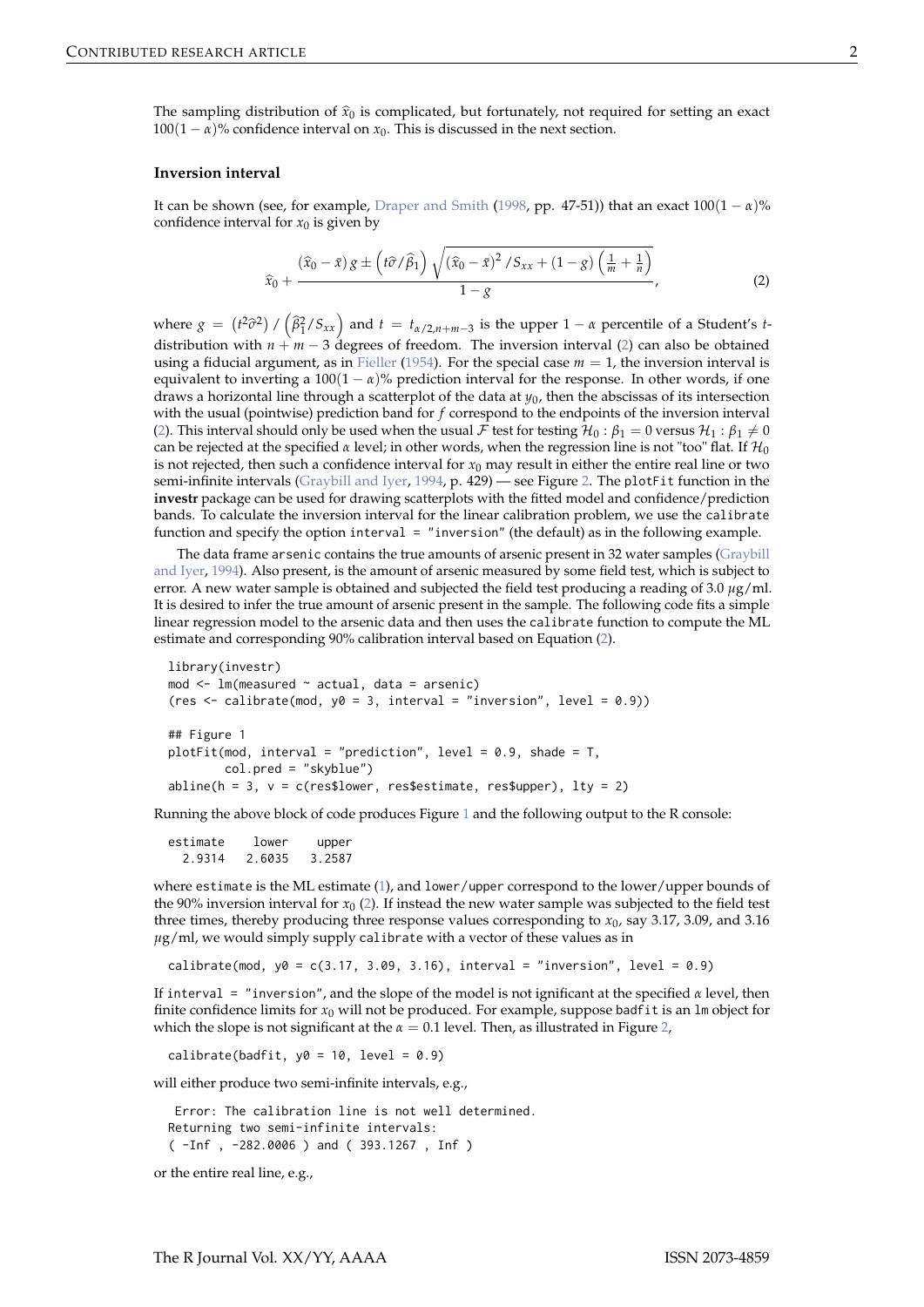<span id="page-2-3"></span>estimate lower upper -97.5987 -Inf Inf Warning message: The calibration line is not well determined.

<span id="page-2-1"></span>

**Figure 1:** Scatterplot of the arsenic data with fitted calibration line and pointwise prediction band. A horizontal reference line is drawn through the observed value  $y_0 = 3$ . The vertical lines identify the position of the point estimate and 90% confidence bounds for *x*0.

<span id="page-2-0"></span>

**Figure 2:** Hypothetical  $1 - \alpha$  (pointwise) prediction bands. *Left*: Horizontal line at  $y_0$  intersects the prediction band at two points, resulting in a finite interval. *Middle*: Horizontal line at *y*<sup>0</sup> does not intersect the prediction band at all resulting in an infinite interval. *Right*: Horizontal line at  $y_0$  only intersects with one side of the prediction band resulting in two semi-infinite intervals.

#### **Wald interval**

Another common approach to computing calibration intervals is to use the delta method [\(Dorfman,](#page-9-2) [1938\)](#page-9-2). It is easy to show that an approximate standard error for the ML estimator [\(1\)](#page-0-0), based on a first-order Taylor series approximation, is given by

<span id="page-2-2"></span>
$$
\hat{\mathbf{se}}\left(\widehat{x}_0\right) = \frac{\widehat{\sigma}}{\left|\widehat{\beta}_1\right|} \sqrt{\frac{1}{m} + \frac{1}{n} + \frac{\left(\widehat{x}_0 - \bar{x}\right)^2}{S_{xx}}}.\tag{3}
$$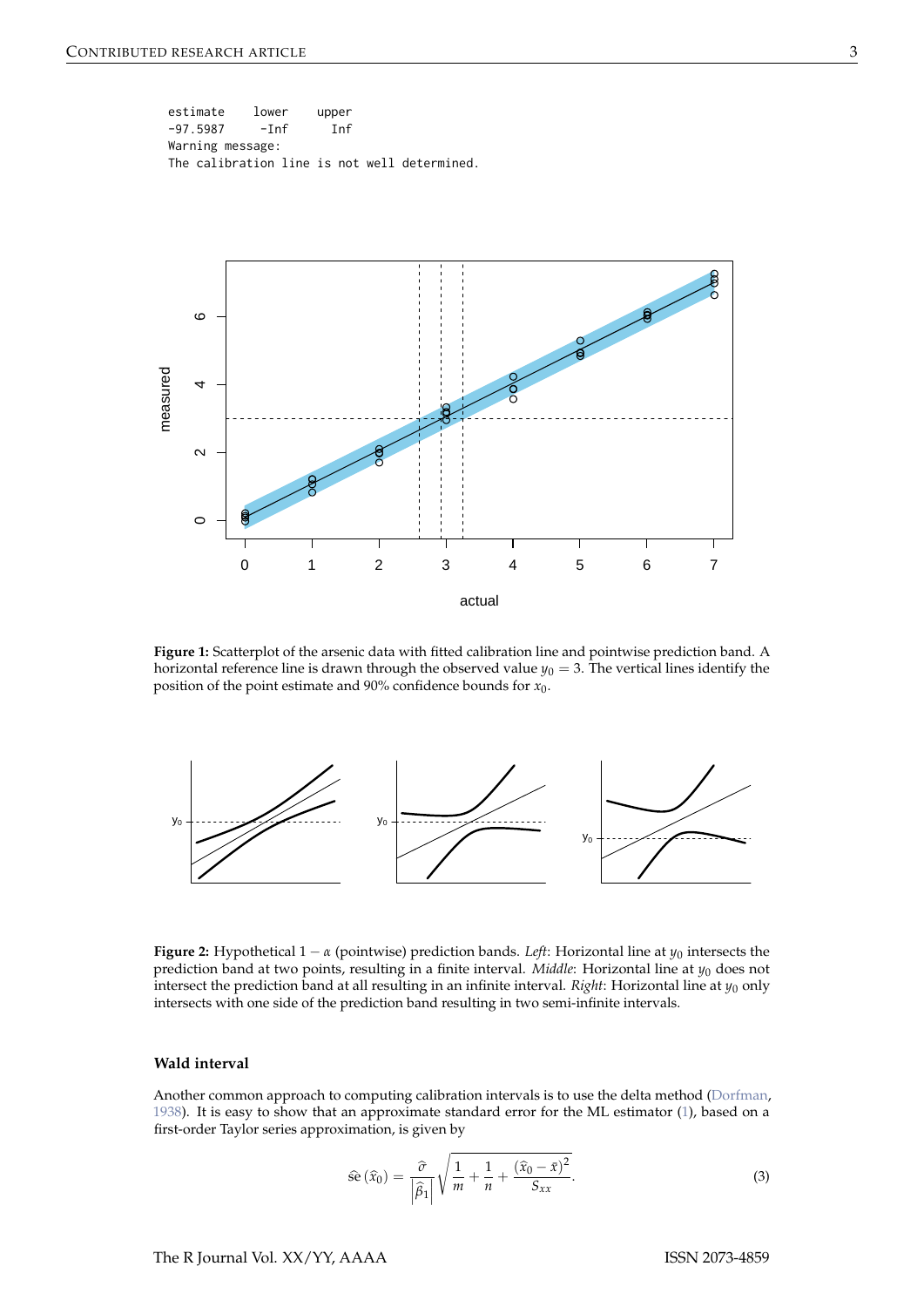<span id="page-3-2"></span><span id="page-3-1"></span>Assuming large sample normality for  $\hat{x}_0$  leads to an approximate  $100(1 - \alpha)$ % Wald confidence interval for  $x_0$  of

$$
\widehat{x}_0 \pm t_{\alpha/2,n+m-3} \frac{\widehat{\sigma}}{\left|\widehat{\beta}_1\right|} \sqrt{\frac{1}{m} + \frac{1}{n} + \frac{(\widehat{x}_0 - \bar{x})^2}{S_{xx}}}.
$$
\n(4)

This is equivalent to taking  $g = 0$  in the inversion interval  $(2)$ . Unlike the inversion interval, though, the Wald interval always exists and is symmetric about  $\hat{x}_0$ . This symmetry is attractive, but not always realistic, such as when the calibration curve *f* is nonlinear and has horizontal asymptotes. To obtain a Wald-type interval we specify interval = "Wald" in the call to calibrate. For instance,

calibrate(mod,  $y0 = 3$ , interval = "Wald", level = 0.9)

produces the output

| estimate | lower  | upper  | se.    |
|----------|--------|--------|--------|
| 2.9314   | 2.6040 | 3.2589 | 0.1929 |

The point estimate remains unchanged (as expected) but the calibration interval is slightly different. The major benefit of using the delta method to compute calibration intervals is that it always exists and provides us with an asymptotic estimate of the standard error, which in this case  $\hat{s} = 0.1929$ . The bootstrap, as discussed in Section [2.4,](#page-7-0) also provides calibration intervals and an estimate of the standard error, but does not require large samples or specific distribution assumptions.

#### **Confidence interval for a specified mean response**

Instead of inferring the value of  $x_0$  that corresponds to an observed value of the response  $y_0$ , suppose we want to infer the value of  $x_0$  that corresponds to a specified value of the mean response, say  $f(x_0; \beta) = \mu_0$ . The obvious ML estimate of  $x_0$  is

<span id="page-3-0"></span>
$$
\widehat{x}_0 = \frac{\mu_0 - \widehat{\beta}_0}{\widehat{\beta}_1},\tag{5}
$$

which is the same as Equation [\(1\)](#page-0-0) but with  $\bar{y}_0$  replaced with  $\mu_0$ , a fixed population parameter. This is analogous to the difference between (i) predicting a future value of the response corresponding to a given value of the explanatory variable and (ii) estimating the mean response that corresponds to a particular value of the explanatory variable. Thus, the point estimates  $(1)$  and  $(5)$  are the same but the former has greater variability inherited from the variance of  $\overline{y}_0$ . This is sometimes referred to as regulation (as opposed to calibration) and is described in more detail in [Graybill and Iyer](#page-10-4) [\(1994,](#page-10-4) chap. 6). The confidence interval formulas for  $x_0$  corresponding to a specified mean response (i.e., regulation) are the same as those given in Equations [\(2\)](#page-1-0) and [\(4\)](#page-3-1), but with  $1/m = 0$  and  $t_{\alpha/2,n+m-3}$ replaced with *tα*/2,*n*−<sup>2</sup> . For instance, the Wald interval for *x*<sup>0</sup> corresponding to *µ*<sup>0</sup> is simply

$$
\widehat{x}_0 \pm t_{\alpha/2,n-2} \frac{\widehat{\sigma}}{\left|\widehat{\beta}_1\right|} \sqrt{\frac{1}{n} + \frac{(\widehat{x}_0 - \bar{x})^2}{S_{xx}}},
$$

where  $\hat{x}_0$  is calculated as in Equation [\(5\)](#page-3-0). To obtain calibration intervals corresponding to a specified mean response, use the option mean.response = TRUE.

To illustrate, consider the crystal growth data taken from [Graybill and Iyer](#page-10-4) [\(1994,](#page-10-4) pg. 119). These data are from an experiment in which the weight in grams of 14 crystals were recorded after letting the crystals grow for different (predetermined) amounts of time in hours. The weight of each crystal is plotted against time in Figure [3.](#page-4-0) Suppose we want to estimate the growth time in hours that corresponds to an average weight of 8 grams; that is, we want to estimate  $x_0$  corresponding to  $\mu_0 = 8$ . The following code chunk fits a simple linear regression model to the crystal growth data and then computes the ML estimate and a 95% calibration interval for  $x_0$ .

```
mod < -1m(weight \sim time, data = crystal)
(res \leftarrow calibrate(mod, y0 = 8, mean.res్)## Figure 3
plotFit(mod, interval = "confidence", pch = 19, shade = T,
        col.config = "plum", extend_range = T)abline(h = 8, v = c(res$lower, res$estimate, res$upper), lty = 2)
```
The output for this code chunk should be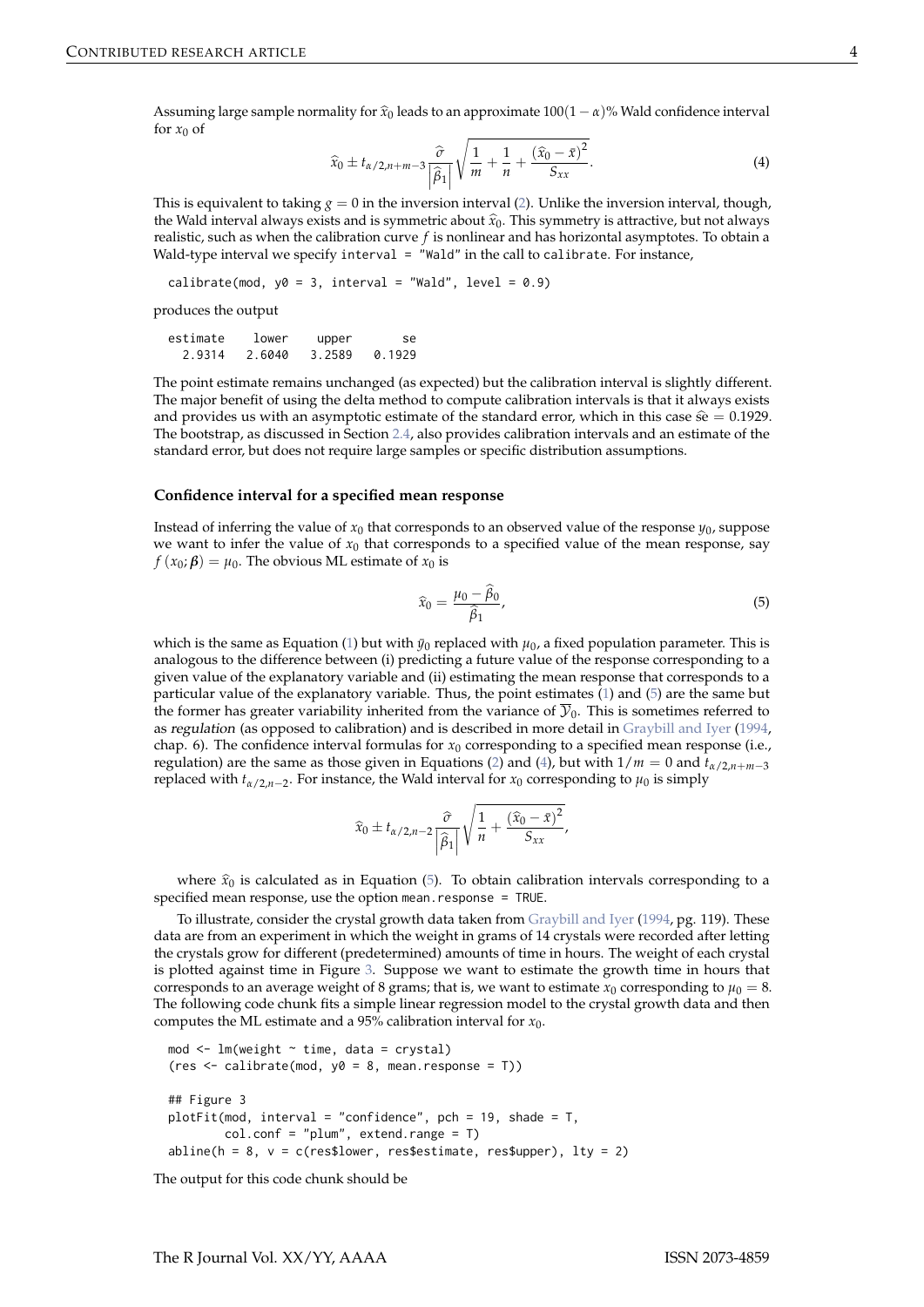<span id="page-4-1"></span>estimate lower upper 15.8882 14.6590 17.1596

Thus, in order to produce crystals with an average weight of 8 grams, they should be grown for an estimated 15.8882 hours. A 95% confidence interval for the growth time is (14.6590, 17.1596). Obviously, if mean. response = TRUE, then y0 can only take a single value; otherwise, an error will be displayed as in the following:

calibrate(mod,  $y0 = c(8, 9)$ , mean.response = T)

which displays the message

<span id="page-4-0"></span>Error in calibrate.default(cbind $(x, y), ...$ ) : Only one mean response value allowed.



**Figure 3:** Scatterplot of the crystal growth data with fitted calibration line and pointwise confidence band. A horizontal reference line is drawn at  $\mu_0 = 8$ . The vertical lines identify the position of the point estimate and 95% confidence bounds for the growth time *x*0.

This type of calibration problem is similar to computing the *median effective dose*  $(ED_{0.5})$ , or more generally  $ED_p$  where  $0 < p < 1$ , in binary response models. In R, these models are usually fit with the glm function from the **stats** package. The function dose.p from the **[MASS](http://CRAN.R-project.org/package=MASS)** package [\(Venables and](#page-10-5) [Ripley,](#page-10-5) [2002\)](#page-10-5) can then be used to compute the ML estimate of *EDp* for specified *p*. An estimate of the asymptotic standard error based on the delta method is also given which can be used to calculate a Wald-based confidence interval for *EDp*. A future release of **investr** will likely make an inversion-type interval available for these models as well (i.e. by inverting a confidence interval for the mean response on the link scale). The package **[drc](http://CRAN.R-project.org/package=drc)** [\(Ritz and Streibig,](#page-10-6) [2005\)](#page-10-6), for fitting dose-response curves, may also be of interest.

#### **Simultaneous calibration intervals**

The calibration intervals discussed so far are one-at-a-time intervals. If *k* new values of the response are observed that each correspond to a different unknown, say *x*01, . . . *x*0*<sup>k</sup>* , then we need to adjust the critical value used in the inversion and Wald intervals accordingly. The simplest approaches are of course, the Bonferroni and Scheffé procedures. These can be computed by specifying the adjust option which can take any of the following arguments: "none" (the default), "bonferroni", or "scheffe". The value *k* also needs to be specified. See [Miller](#page-10-7) [\(1981,](#page-10-7) chap. 3) for more details.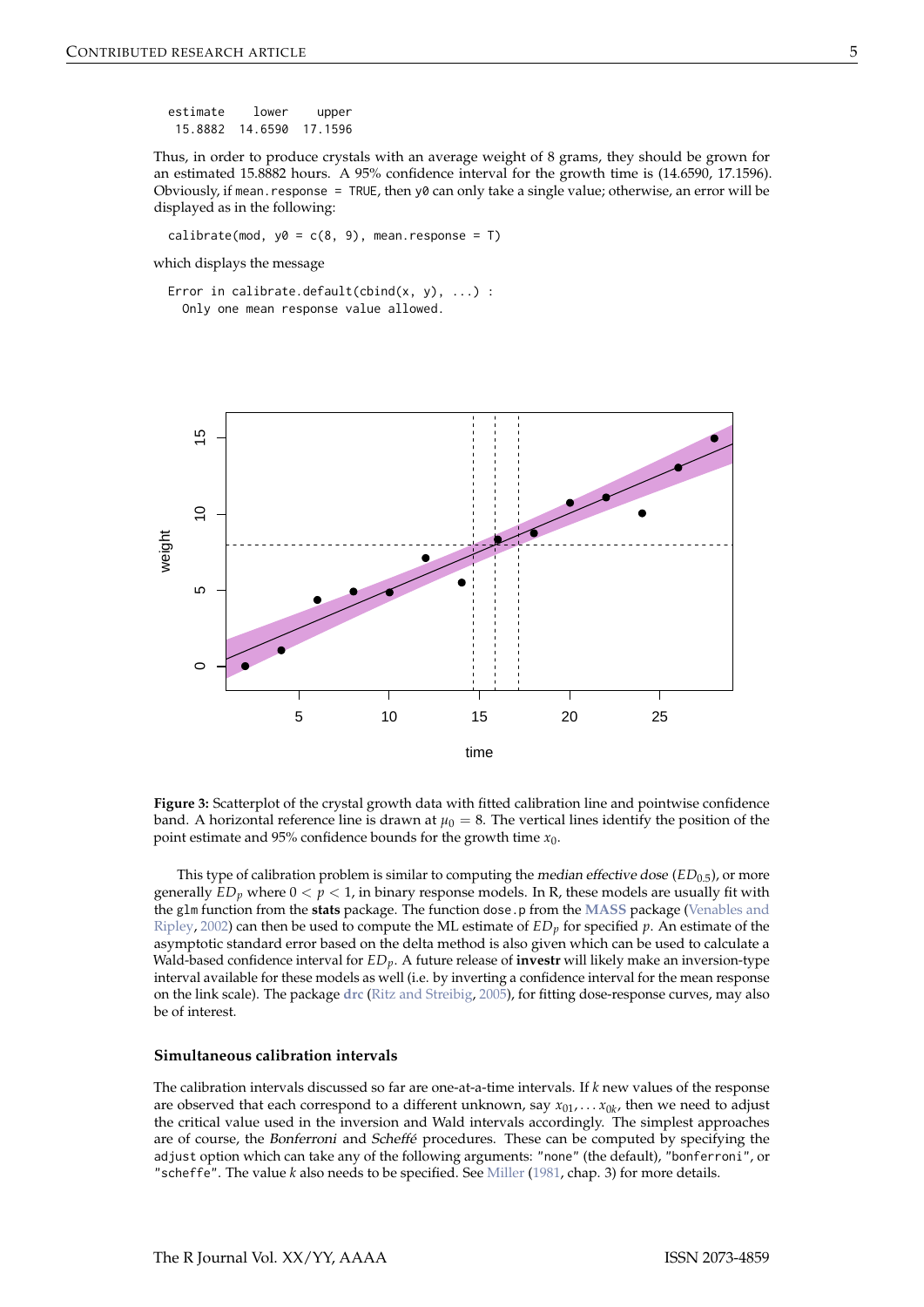# <span id="page-5-0"></span>**Nonlinear and polynomial calibration**

In application, many relationships are nonlinear (e.g., dose-response curves). The classical estimator along with the inversion and Wald intervals can easily be extended to such nonlinear calibration curves. However, classical inference in these models (such as prediction intervals) are based on large samples and linear approximations (see [Bates and Watts](#page-9-0) [\(1988,](#page-9-0) chap. 2)). Thus, for nonlinear calibration curves, the inversion interval provides only an approximate  $100(1 - \alpha)$ % confidence interval for  $x_0$  as does the Wald interval. Calibration in nonlinear models is discussed in further detail in [Schwenke and Milliken](#page-10-8) [\(1991\)](#page-10-8), [Seber and Wild](#page-10-9) [\(2003,](#page-10-9) pp. 245-250), and [Huet](#page-10-10) [\(2004,](#page-10-10) chap. 5). For calibration in polynomial models, see [Brown](#page-9-3) [\(1993,](#page-9-3) pp. 47-88) and [Seber and Lee](#page-10-11) [\(2003,](#page-10-11) pg. 172).

The invest function can be used for inverse estimation with any univariate regression model in R that inherits from class lm or nls (with the exception of weighted fits). For instance, consider the regression model  $\mathcal{Y}_i = f(x_i; \boldsymbol{\beta}) + \epsilon_i$  (*i* = 1, . . . , *n*), where *f* may or may not be linear in *θ*. If we wish to estimate  $x_0$  given an observation  $y_0$ , then the point estimate  $\hat{x}_0$  is given by solving  $y_0 = f(x; \hat{\theta})$  for *x*. The solution will be unique as long as *f* is monotonic in the region of interest. The invest function computes  $\hat{x}_0$  by calling the **stats** functions predict and uniroot to solve

$$
y_0 - f\left(x; \widehat{\boldsymbol{\theta}}\right) = 0
$$

numerically for *x*.

#### **Approximate confidence intervals**

Equation [\(2\)](#page-1-0) gives a closed-form expression for the inversion interval for the case of simple linear regression. In more complicated cases, such an expression is not available and the interval must be found numerically. It can be shown (see, for example, [Seber and Wild](#page-10-9) [\(2003,](#page-10-9) pp. 245-246)) that

$$
\mathcal{T}_{x_0} = \frac{\mathcal{Y}_0 - f\left(x_0; \widehat{\boldsymbol{\theta}}\right)}{\left\{\widehat{\sigma}^2 + \widehat{S}_{x_0}^2\right\}^{1/2}} \sim t_{n-p},\tag{6}
$$

where  $\widehat{S}_{x_0}^2$  is the estimated variance of  $f(x_0;\widehat{\theta})$ . An approximate  $100(1-\alpha)$ % confidence interval for  $x_0$  is then given by the set

$$
\left\{x: t_{\alpha/2,n-p} < \mathcal{T}_x < t_{1-\alpha/2,n-p}\right\}.\tag{7}
$$

Essentially, invest finds the lower and upper limits for this interval by solving the equations

$$
\mathcal{T}_x - t_{\alpha/2, n-p} = 0 \quad \text{and} \quad \mathcal{T}_x - t_{1-\alpha/2, n-p} = 0
$$

numerically for  $x_0$ . For the special case of the simple linear regression model, These limits coincide with Equation [\(2\)](#page-1-0) and the coverage probability is exactly  $1 - \alpha$ .

The Wald interval for *x*<sub>0</sub> is also easily extended. It has the basic form:  $\hat{x}_0 \pm t_{\alpha/2,n-p}$  se $(\hat{x}_0)$ , where *p* is the dimension of *θ*. The estimated standard error  $\hat{\mathfrak{se}}(\hat{x}_0)$  is based on a first-order Taylor Series approximation. For the special case of the simple linear regression model, this approximation results in Equation [\(3\)](#page-2-2).

Since the point estimate and confidence intervals for  $x_0$  are obtained numerically using uniroot, invest has the additional options lower, upper, tol, and maxiter. See the reference manual for details.

To get an idea of how invest works, consider the data in Figure [4](#page-6-0) which were generated from the model  $\mathcal{Y} = 5 + x - \sin(x) + 1.5\mathcal{Z}$ , where  $\mathcal Z$  is a standard normal random variable. Suppose we want to estimate  $x_0$  given a new observation, say  $y_0 = 22$ . Fitting a model of the form  $f(x; \theta) = \theta_1 + f(x; \theta)$  $\theta_2$  [*x* − sin(*x*)] to the sample, we obtain  $\hat{f}(x) = 5.490 + 0.941$  [*x* − sin(*x*)], which is certainly invertible, but  $\hat{f}^{-1}$  cannot be expressed in closed-form using a finite number of terms; thus,  $\hat{x}_0 = \hat{f}^{-1}(y_0 = 22)$ <br>must be obtained numerically. The following chunk of each generates the sample data, calculates  $\hat{x}_0$ must be obtained numerically. The following chunk of code generates the sample data, calculates  $\hat{x}_0$ and an approximate 95% Wald interval for  $x_0$  using the invest function.

```
set.seed(101) # for reproducibility
x \leq rep(\text{seq}(\text{from} = \emptyset, \text{to} = 25, \text{by} = 2), \text{each} = 2)d \le data.frame(x, y = 5 + x - sin(x) + rnorm(length(x), sd = 1.5))mod \leq -\ln(y - I(x-sin(x)), \text{ data = d})res \le invest(mod, y0 = 22, interval = "Wald")
```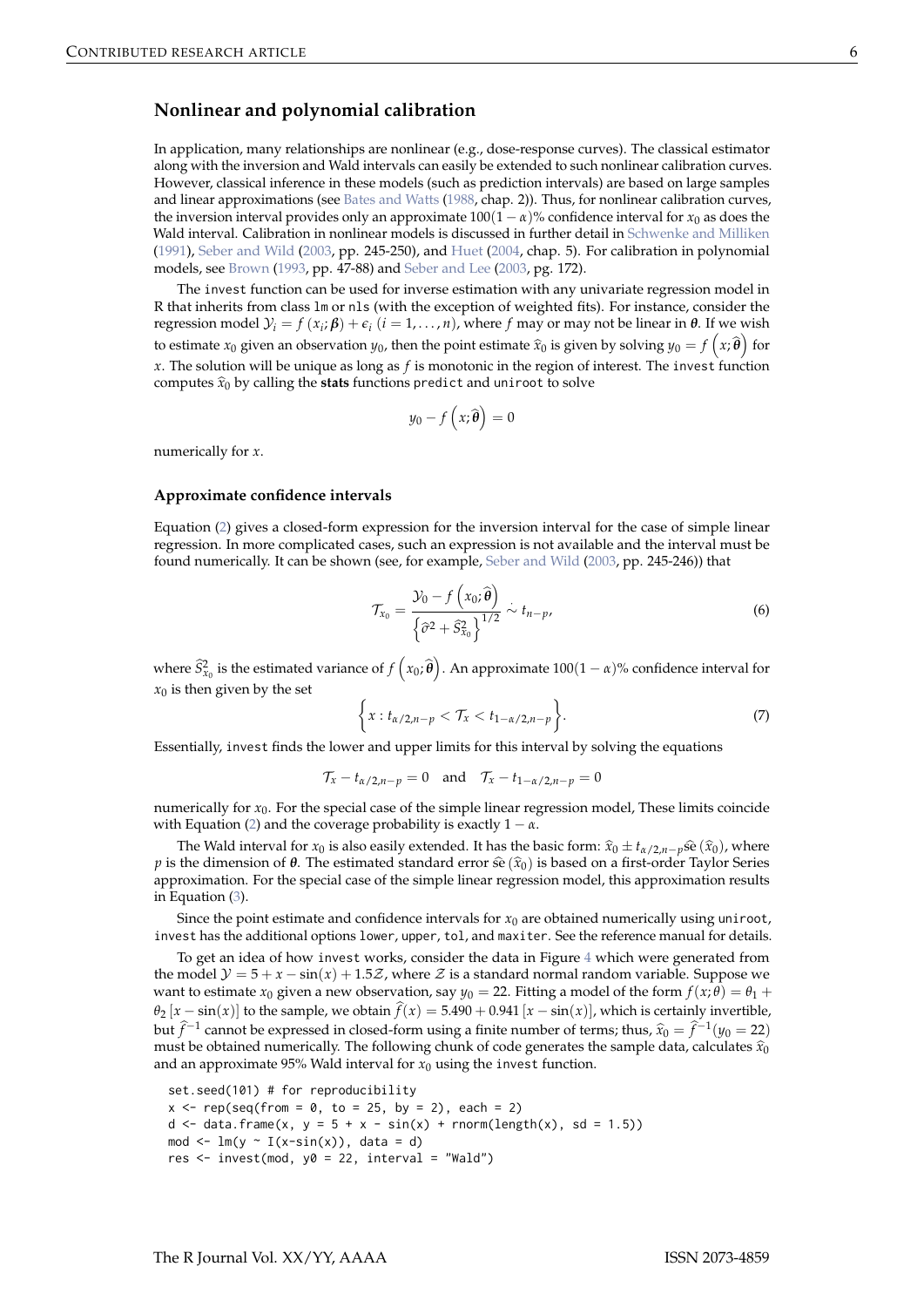```
## Figure 4
plotFit(mod, interval = "prediction", shade = TRUE, col.pred = "seagreen1",
        extend.range = TRUE)
abline(h = 22, v = res$estimate, lty = 2)
```
The point estimate is  $\hat{x}_0 = 16.7053$  with an estimated standard error of 0.8909. The code used by invest for obtaining the point estimate is essentially

```
uniroot(function(x) predict(mod, newdata = list("x" = x)) - 22,
        lower = min(d*x), upper = max(d*x))$root
```
The code for obtaining the standard error used in the Wald interval is slightly more involved:

```
## Write x0.hat as function of parameters (theta1.hat, theta2.hat, Y0)
x0.fun <- function(params, object = mod) {
  object$coefficients <- params[1:2]
  uniroot(function(x) predict(object, list("x" = x)) - params[3],lower = 0, upper = 25, tol = 1e-10)$root
}
## Variance-covariance matrix of (theta1.hat, theta2.hat, Y0)'
covmat \leq diag(3)
covmat[1:2, 1:2] < -vcov(mod)covmat[3, 3] <- summary(mod)$sigma^2
## Numerically evaluate gradient
params \leq c(coef(mod), y0 = 22)
grad <- attr(numericDeriv(quote(x0.fun(params)), "params"), "gradient")
## Calculate standard error
(se <- sqrt(grad %*% covmat %*% t(grad)))
```
<span id="page-6-0"></span>

**Figure 4:** Scatterplot of simulated data with fitted calibration line and pointwise prediction band. A horizontal reference line is drawn through the observed value  $y_0 = 22$ . The vertical line identifies the position of the point estimate  $\hat{x}_0$ .

The following example uses the nasturtium data from the **drc** package. These data were analyzed in [Racine-Poon](#page-10-12) [\(1988\)](#page-10-12) using an approximate Bayesian approach. Bioassays were performed on a type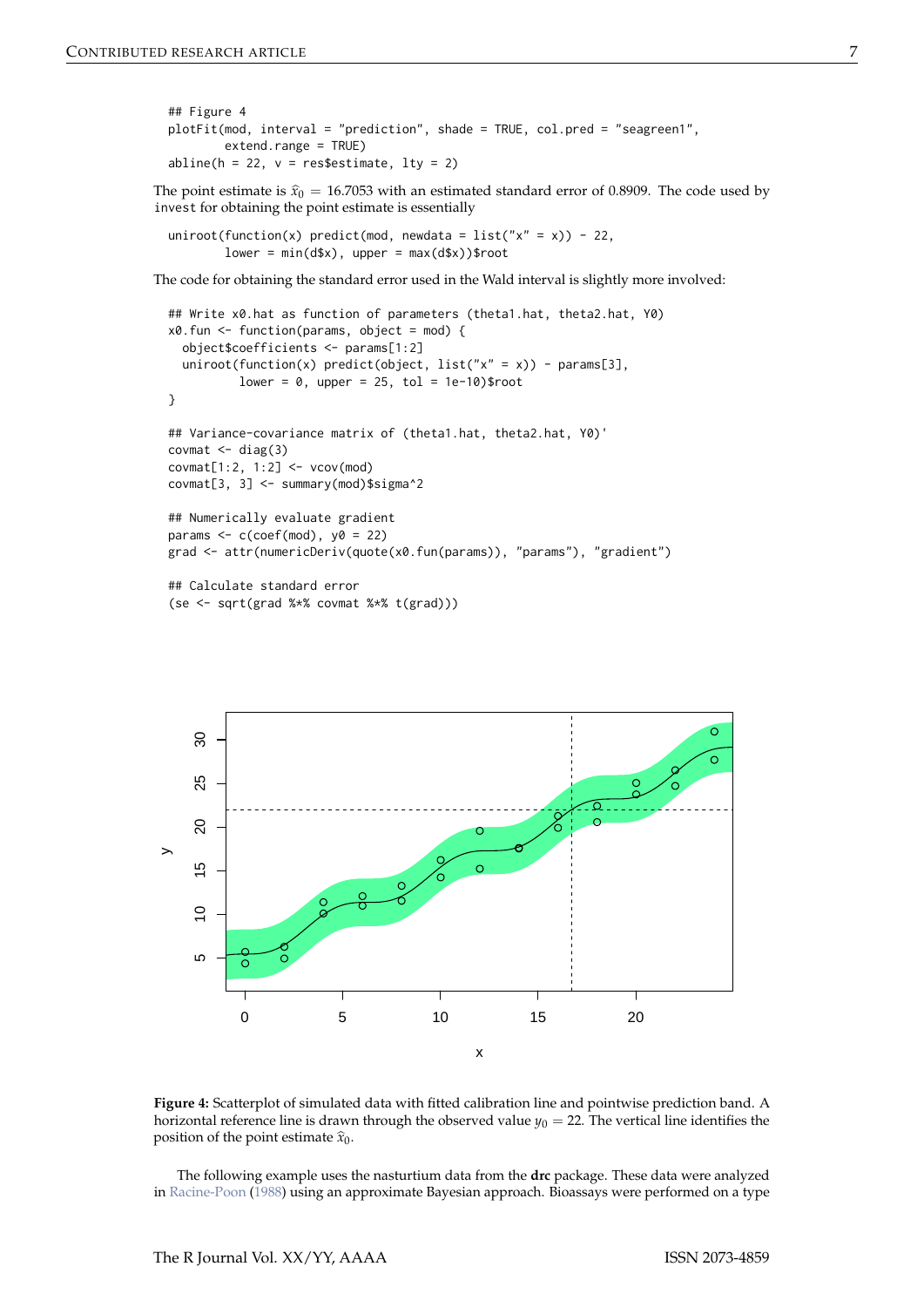<span id="page-7-1"></span>of garden cress called nasturtium. Six replicates of the response (plant weight in mg after the third week of growth) were measured at seven preselected concentrations of an agrochemical. The weights corresponding to three new soil samples, all sharing the same (unknown) concentration  $x_0$ , were observed to be 309, 296, and 419 mg. The block of code below fits a log-logistic model

$$
f(x; \theta) = \begin{cases} \theta_1, & x = 0 \\ \theta_1 / [1 + \exp{\lbrace \theta_2 + \theta_3 \ln(x) \rbrace}], & x > 0, \end{cases}
$$

and computes an approximate 95% inversion interval for  $x_0$ .

```
## Load package containing nasturtium data
library(drc)
## Fit log-logistic model
mod \leq nls(weight \sim theta1/(1 + exp(theta2 + theta3*log(conc))).
           start = list(theta1 = 1000, theta2 = -1, theta3 = 1),
           data = nasturtium)
plotFit(mod, interval = "prediction") # figure not shown
```

```
## Compute approximate 95% inversion interval
invest(mod, y0 = c(309, 296, 419), interval = "inversion")
```
The interval obtained is (1.7722, 2.9694) with a point estimate of 2.2639. We can check the point estimate manually. Some algebra gives

$$
\widehat{x}_0 = \exp\left\{\frac{\log\left(\widehat{\theta}_1/\bar{y}_0 - 1\right) - \widehat{\theta}_2}{\widehat{\theta}_3}\right\} = 2.2639.
$$

A Wald interval can also be obtained by running the following line of code:

 $invest(mod, y0 = c(309, 296, 419), interval = "Wald")$ 

the output for which is

estimate lower upper se 2.2639 1.6889 2.8388 0.2847

In certain cases (i.e., when  $\hat{x}_0$  can be written in closed-form), one can use the very useful deltaMethod function from the **[car](http://CRAN.R-project.org/package=car)** package [\(Fox and Weisberg,](#page-10-13) [2011\)](#page-10-13) to compute the approximate standard error used in the Wald interval. For the nasturtium example, the minimal code to obtain  $\hat{\mathfrak{se}}(\hat{x}_0)$  is

```
## Using the deltaMethod function in the car package
library(car)
covmat \leq diag(4)
covmat[1:3, 1:3] < -vcov(mod)covmat[4, 4] \leq summary(mod)$sigma^2/3 # since length(y0) = 3
(se \leq deltaMethod(c(coeff(mod), y0.bar = mean(c(309, 296, 419))),g = "exp((log(theta1/y0.bar - 1) - theta2) / theta3)",
                   vcov. = covmat)$SE)
```
which produces an estimated standard error of 0.2847019, the same as that obtained automatically by invest.

As indicated by the bootstrap distribution obtained in the next section, the symmetric Wald interval obtained here seems unrealistic for this problem. In the next section, we show how to obtain a bias-corrected and accelerated  $(BC_a)$  [boot](http://CRAN.R-project.org/package=boot)strap confidence interval for  $x_0$  using the boot package [\(Canty and Ripley,](#page-9-4) [2013\)](#page-9-4).

### <span id="page-7-0"></span>**Bootstrap calibration intervals**

The bootstrap [\(Efron,](#page-10-14) [1979\)](#page-10-14) provides an alternative means for computing calibration intervals. This is useful in nonlinear calibration problems where inference traditionally relies on large samples, approximate normality, and linear approximations. A practical guide to the bootstrap is provided by [Davison and Hinkley](#page-9-5) [\(1997\)](#page-9-5) and the companion R package **boot**, and bootstrap resampling for controlled calibration is discussed in [Jones and Rocke](#page-10-15) [\(1999\)](#page-10-15). Although it is likely for a "bootstrap" option to appear in a future release of **investr**, it is quite simple to set up using the recommended **boot** package. First, we discuss a naive approach to calculating bootstrap calibration intervals.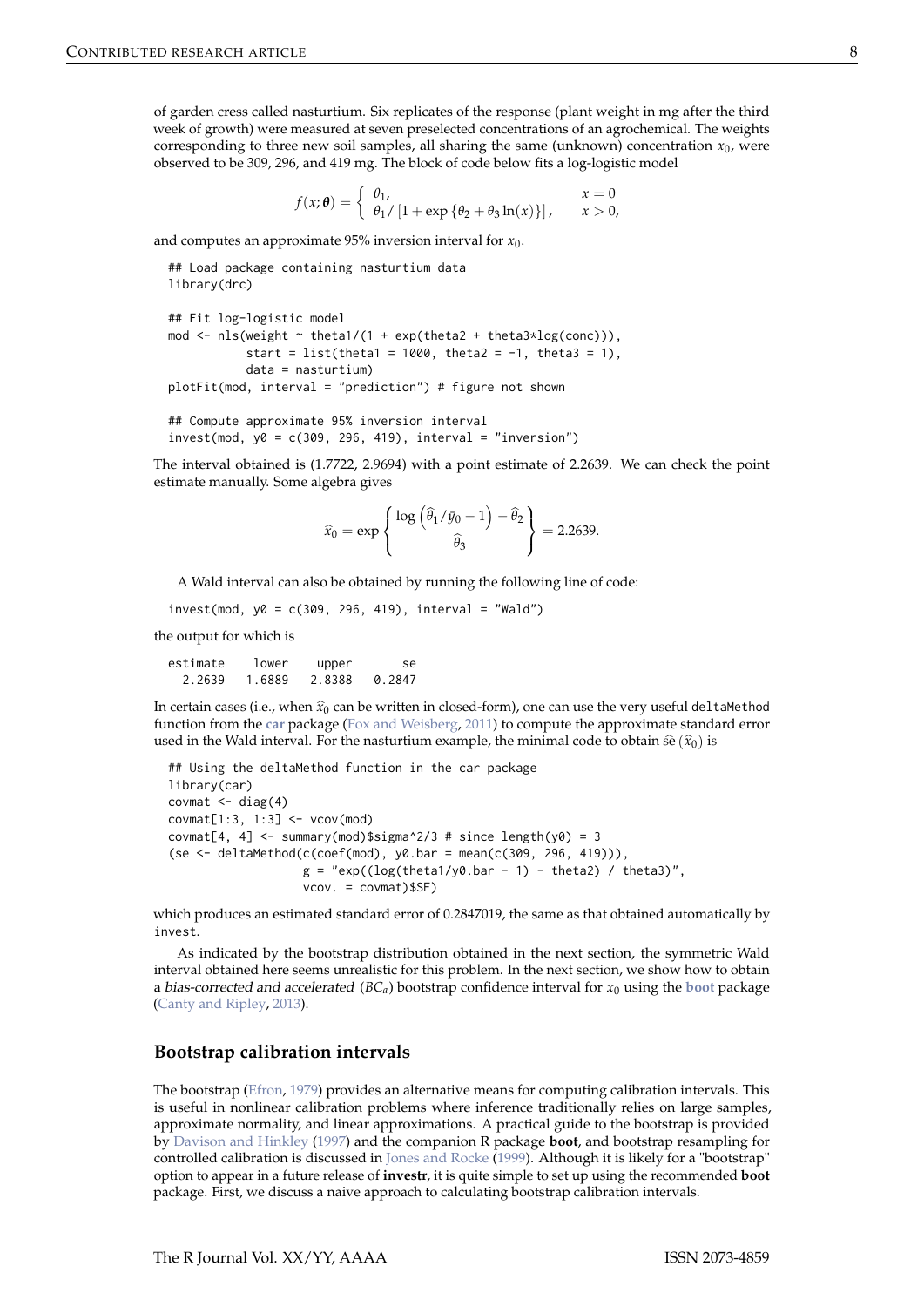A simple, but ultimately wrong approach to resampling in controlled calibration is demonstrated in the following example for the nasturtium data:

```
library(boot)
## Function to compute estimate of x0
x0.fun <- function(object, y) {
 theta <- unname(coef(object))
 exp((log(theta[1]/mean(y) - 1) - theta[2]) / theta[3])}
## Bootstrap setup
y0 <- c(309, 296, 419)
res <- resid(mod) - mean(resid(mod)) # center the residuals
n <- length(res)
boot.data <- data.frame(nasturtium, res = res, fit = fitted(mod))
boot.fun <- function(data, i) {
boot.mod <- nls(fit + res[i] \sim theta1/(1 + exp(theta2 + theta3 * log(conc))),
                start = list(theta1 = 1000, theta2 = -1, theta3 = 1),
                data = data## Make sure the original estimate also gets returned
 if (all(i = 1:n)) x0.fun(mod, y0) else x0.fun(boot.mod, y0)
}
## Run bootstrap simulation (takes about 50s on a standard laptop)
set.seed(123) # for reproducibility
res <- boot(boot.data, boot.fun, R = 9999) # collect 9,999 bootstrap samples
boot.ci(res, type = "bca") # obtain BCa confidence interval for x0
```
This produces an approximate 95% *BCa* calibration interval of (2.04, 2.52), quite shorter than the ones produced by the inversion and Wald methods in the previous section. Did the bootstrap really do that well? The answer here is no, but it is not the bootstrap's fault. Recall that  $\bar{y}_0$  is an observed value of the random variable  $\overline{\mathcal{Y}}_0$  which has variance  $\sigma^2/m$ . This source of variability is ignored in the bootstrap Monte Carlo simulation above, which treats  $\bar{y}_0$  as a fixed constant. Compare the interval just obtained with the output from

 $invest(mod, y0 = mean(c(309, 296, 419)), mean, response = T)$ 

We can get a hold on this extra source of variability by again sampling with replacement from the centered residuals. In particular, we resample the responses  $y_{0j}$   $(j = 1, 2, \ldots, m)$ , by randomly selecting *m* additional residuals  $e_j^*$  from the centered residuals and calculating the bootstrap responses

 $y_{0j}^* = \bar{y}_0 + e_j^*$ ,  $j = 1, 2, ..., m$ .

Let  $\bar{y}_0^* = \sum_{j=1}^m y_{0j}^* / m$ . The correct bootstrap estimate of  $x_0$  is given by  $\hat{x}_0^* = f^{-1} \left( \bar{y}_0^*, \hat{\theta}^* \right)$ . To implement this, all we need to do is make the following changes to boot. fun (the changes are colored magenta):

```
boot.fun <- function(data, i) {
  boot.mod <- nls(fit + res[i] \sim theta1/(1 + exp(theta2 + theta3 * log(conc))),
                  start = list(theta1 = 1000, theta2 = -1, theta3 = 1),
                  data = data)## Simulate the correct variance
  Y0 \leq Y0 + \text{sample}(data\{res}, size = length(y0), replace = T)
  ## Make sure the original estimate also gets returned
  if (all(i = 1:n) x0.fun(mod, y0) else x0.fun(boot.mod, Y0)
}
```
Rerunning the previous example with the modified boot. fun function produces a more realistic 95% confidence interval for  $x_0$  of (1.818, 2.950) and an estimated standard error for  $\hat{x}_0$  of 0.2861 (similar to that obtained by the delta method earlier). Figure [5](#page-9-6) shows a histogram and normal Q-Q plot of the 9,999 bootstrap replicates of  $\hat{x}_0$ . The bootstrap distribution of  $\hat{x}_0$  is comparable to the approximate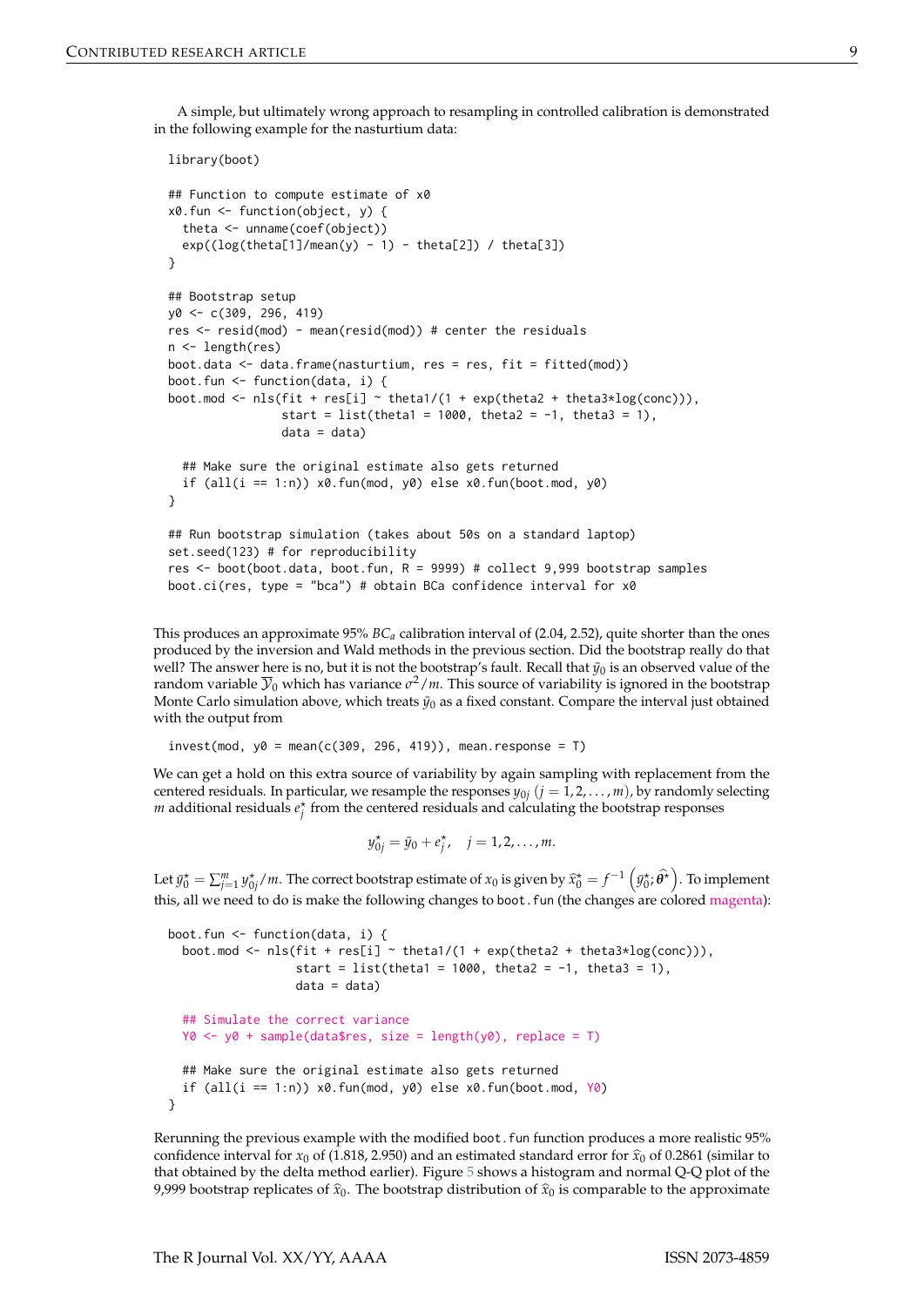<span id="page-9-7"></span><span id="page-9-6"></span>posterior density of *x*<sup>0</sup> given in [Racine-Poon](#page-10-12) [\(1988,](#page-10-12) fig. 9). The bootstrap distribution is skewed to the right and clearly not normal, suggesting that the Wald interval may not be realistic for this problem.



**Figure 5:** *Left* Histogram of bootstrap replicates, a vertical line indicates the position of the original estimate  $\hat{x}_0$ . *Right* Normal Q-Q plot of the bootstrap replicates.

## **Summary**

We introduced the **investr** package for computing point estimates along with inversion and Waldbased confidence intervals for linear and nonlinear calibration problems with constant variance. We also showed how the **boot** package can be used for constructing approximate  $100(1 - \alpha)\%$  calibration intervals, which for convenience, may be incorporated into a future release of **investr**. The authors are currently working on extending the package to handle the case of heteroscedastic errors, random coefficient models (e.g., objects of class lme from the recommended **nlme** package [\(Pinheiro et al.,](#page-10-16) [2013\)](#page-10-16)), and even multivariate calibration problems (e.g., objects of class mlm).

### **Acknowledgements**

The authors would like to thank two anonymous reviewers and the Editor for their helpful comments and suggestions.

# **Bibliography**

- <span id="page-9-0"></span>D. M. Bates and D. G. Watts. *Nonlinear Regression Analysis and Its Applications*. Wiley series in probability and statistics: Probability and statistics section. John Wiley & Sons, New York, 1988. [[p1,](#page-0-1) [6\]](#page-5-0)
- <span id="page-9-3"></span>P. Brown. *Measurement, Regression, and Calibration*. Oxford science publications. Clarendon Press, 1993. [[p6\]](#page-5-0)
- <span id="page-9-4"></span>A. Canty and B. Ripley. *boot: Bootstrap R (S-Plus) Functions*, 2013. URL [http://cran.r-project.org/](http://cran.r-project.org/web/packages/boot/index.html) [web/packages/boot/index.html](http://cran.r-project.org/web/packages/boot/index.html). R package version 1.3-9. [[p8\]](#page-7-1)
- <span id="page-9-5"></span>A. C. Davison and D. V. Hinkley. *Bootstrap Methods and their Applications*. Cambridge Series in Statistical and Probabilistic Mathematics. Cambridge University Press, Cambridge, 1997. [[p8\]](#page-7-1)
- <span id="page-9-2"></span>R. Dorfman. A note on the *δ*-method for finding variance formulae. *The Biometric Bulletinn*, 1:129–137, 1938. [[p3\]](#page-2-3)
- <span id="page-9-1"></span>N. R. Draper and H. Smith. *Applied Regression Analysis*. Wiley series in probability and mathematical statistics: Applied Probability and Statistics. Wiley, New York, 1998. [[p2\]](#page-1-1)